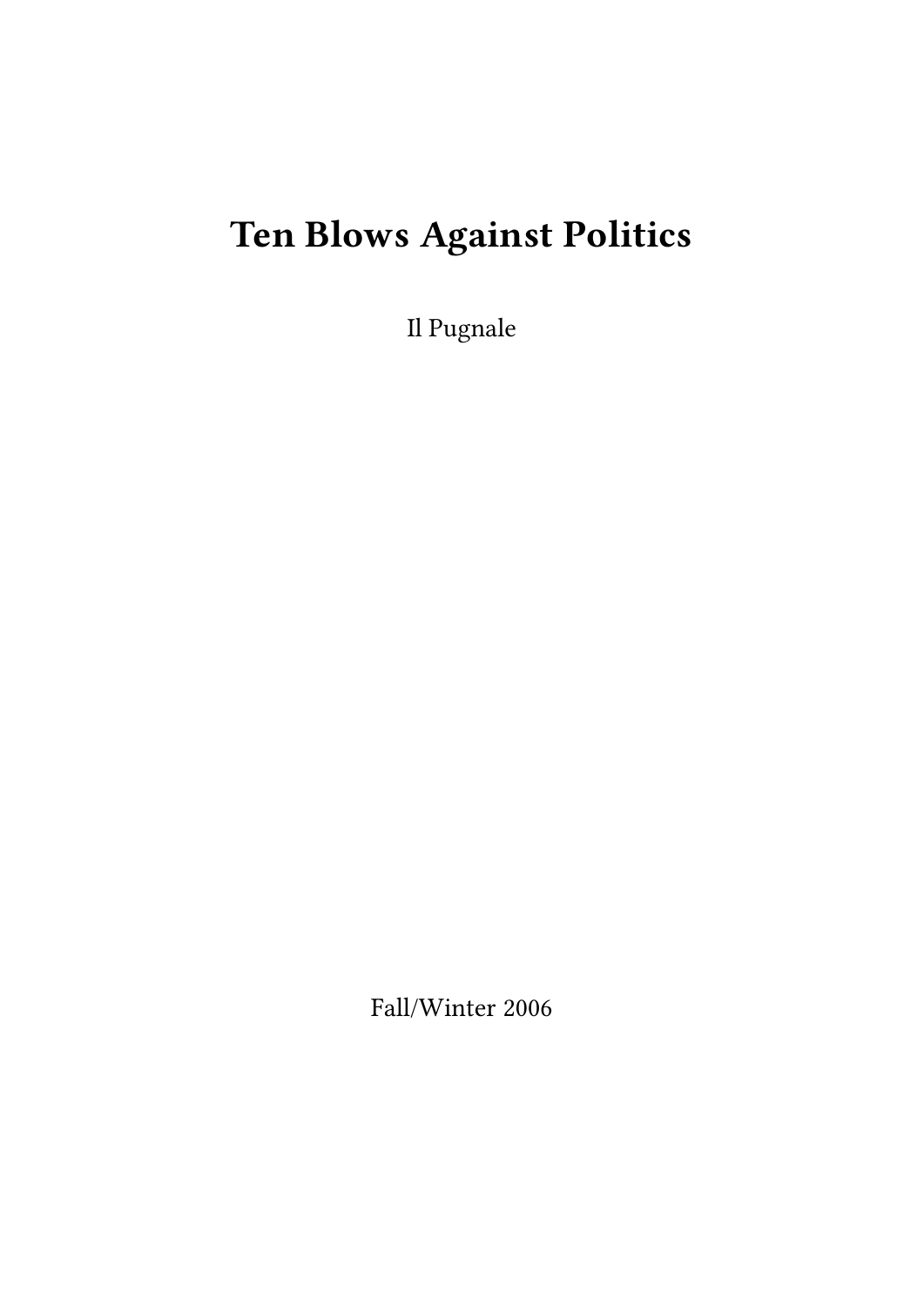## **Contents**

|                                                                                      | $\overline{3}$ |
|--------------------------------------------------------------------------------------|----------------|
|                                                                                      |                |
|                                                                                      |                |
|                                                                                      | $\overline{4}$ |
|                                                                                      | $\overline{4}$ |
|                                                                                      |                |
|                                                                                      |                |
|                                                                                      |                |
| 9. Politics is the art of accommodation. $\dots \dots \dots \dots \dots \dots \dots$ |                |
|                                                                                      |                |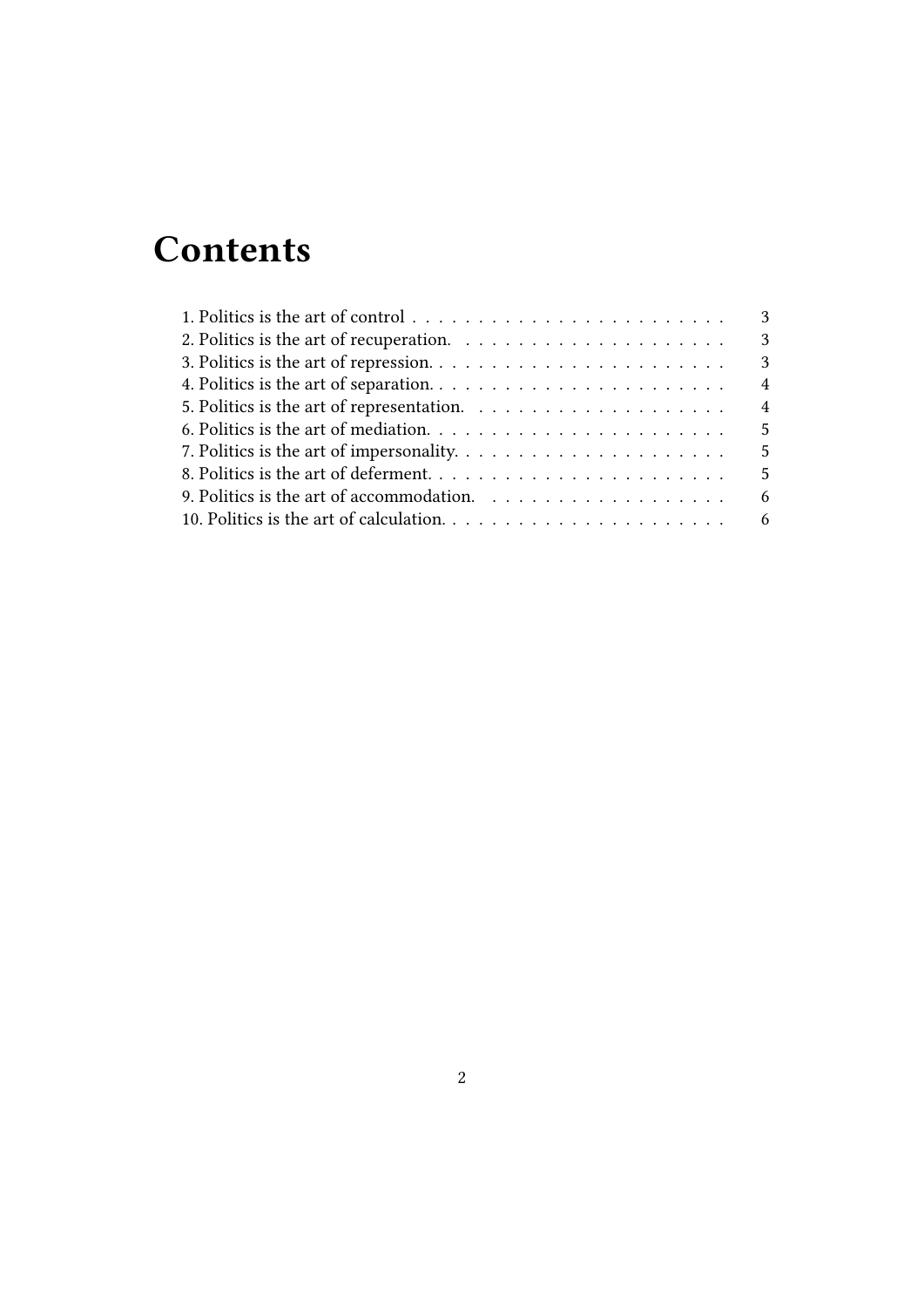#### <span id="page-2-0"></span>**1. Politics is the art of control**

So that human activity is not freed from the fetters of obligation and work revealing itself in all its potential. So that workers do not encounter each other as individuals and put an end to being exploited. So that students do not decide to destroy the schools in order to choose how when and what to learn. So that intimate friends and relatives do not fall in love and leave off being little servants of a little state. So that children are nothing more than imperfect copies of adults. So that the distinction between good (anarchists) and bad (anarchists) is not gotten rid of. So that individuals are not the ones that have relationships, but commodities. So that no one disobeys authority. So that if anyone attacks the structures of exploitation of the state, someone hurries to say, "It was not the work of comrades." So that banks courts, barracks don't blow up. In short, so that life does not manifest itself.

## <span id="page-2-1"></span>**2. Politics is the art of recuperation.**

The most effective way to discourage all rebellion, all desire for real change, is to present a man or woman of state as subversive, or – better yet – to transform a subversive into a man or woman of state. Not all people of state are paid by the government. There are functionaries who are not found in parliament or even in the neighboring rooms. Rather, they frequent the social centers and sufficiently know the principle revolutionary theories. They debate over the liberatory potential of technology; they theorize about non-state public spheres and the surpassing of the subject. Reality – they know it well – is always more complex than any action. So if they hope for a total theory, it is only in order to totally neglect it in daily life. Power needs them because – as they themselves explain to us – when no one criticizes it, power is criticized by itself.

## <span id="page-2-2"></span>**3. Politics is the art of repression.**

Of anyone who does not separate the moments of her/his life and who wants to change given conditions starting from the totality of their desires. Of anyone who wants to set fire to passivity, contemplation and delegation. Of anyone who does not want to let themselves be supplanted by any organization or immobilized by any program. Of anyone who wants to have direct relationships between individuals and make difference the very space of equality. Of anyone who does not have any *we* on which to swear. Of anyone who disturbs the order of waiting because s/he wants to rise up immediately, not tomorrow or the day after tomorrow. Of anyone who gives her/ himself without compensation and forgets her/himself in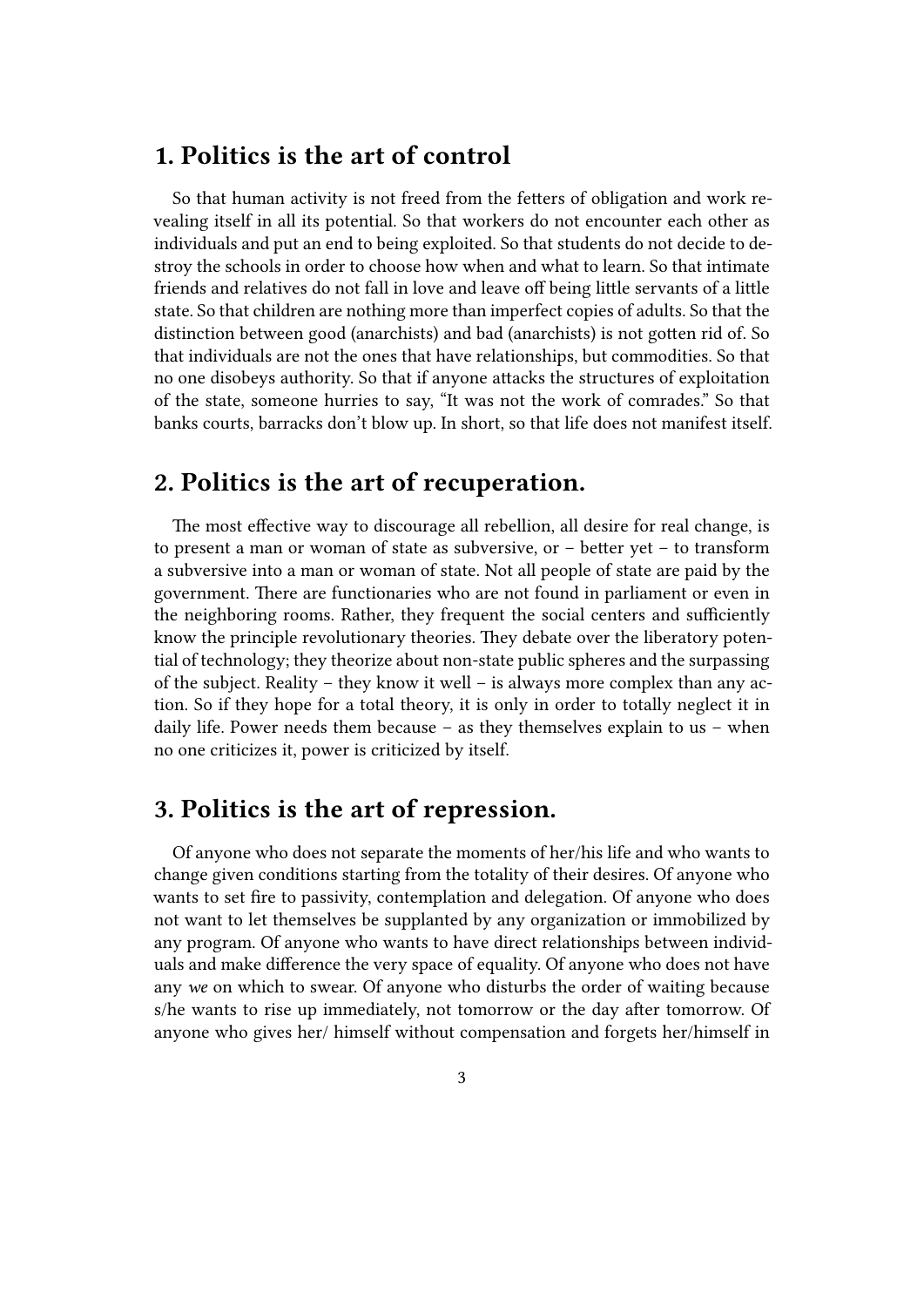excess. Of any one who defends her comrades with love and resoluteness. Of anyone who offers recuperators only one possibility: that of disappearing. Of anyone who refuses to take a place in the numerous groups of rogues and of the anaesthetized. Of anyone who neither wants to govern nor to control. Of anyone who wants to transform the future into a fascinating adventure.

## <span id="page-3-0"></span>**4. Politics is the art of separation.**

Where life has lost its fullness, where the thoughts and actions of individuals have been dissected, catalogued and enclosed in detached spheres – there politics begins. Having distanced some of the activities of individuals (discussion, conflict, common decision, agreement) into a zone by itself that claims to govern everything else, sure of its independence, politics is at the same time separation between the separations and the hierarchical management of separateness. Thus, it reveals itself as specialization, forced to transform the unresolved problem of its function into the necessary presupposition for resolving all problems. For this reason, the role of professionals in politics is indisputable – and all that can be done is to replace them from time to time. Every time subversives accept separating the various moments of life and changing specific conditions starting from that separation, they become the best allies of the world order. In fact, while it aspires to be a sort of precondition of life itself, politics blows its deadly breath everywhere.

## <span id="page-3-1"></span>**5. Politics is the art of representation.**

In order to govern the mutilations inflicted on life, it constrains individuals to passivity, to the contemplation of the spectacle prepared upon the impossibility of their acting, upon the irresponsible delegation of their decisions. Then, while the abdication of the will to determine oneself transforms individuals into appendages of the state machine, politics recomposes the totality of the fragments in a false unity. Power and ideology thus celebrate their deadly wedding. If representation is that which takes the capacity to act away from individuals, replacing it with the illusion of being participants rather than spectators, this dimension of the political always reappears wherever any organization supplants individuals and any program keeps them in passivity. It always reappears wherever an ideology unites what is separated in life.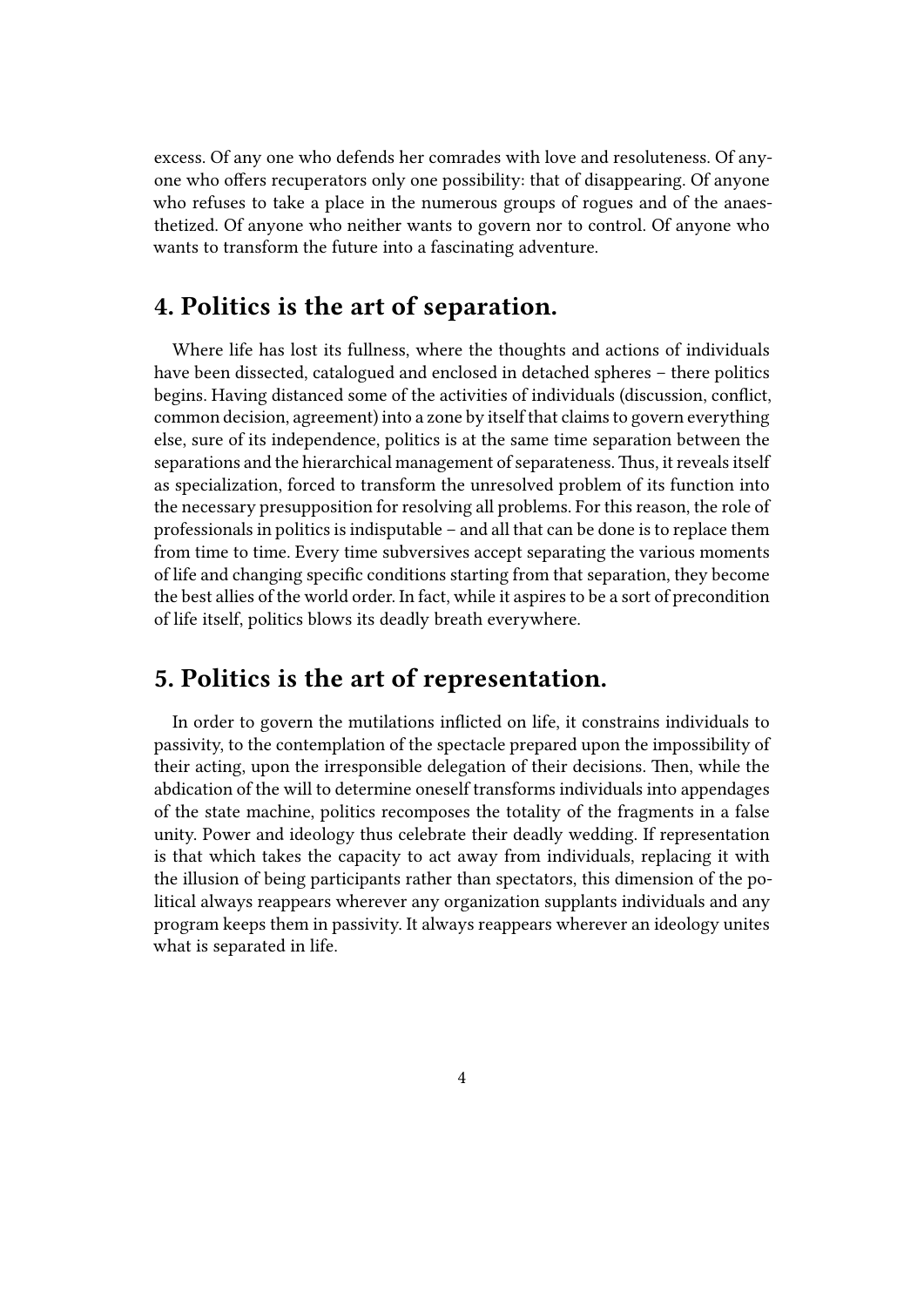#### <span id="page-4-0"></span>**6. Politics is the art of mediation.**

Between the so-called totality and individuals and between individual and individual. Just as the divine will has need of its earthly interpreters, so the collectivity has need of its delegates. Just as in religion, there are no relationships between humans but only between believers, so in politics it is not individuals who come together, but citizens. The links of membership impede union because separation disappears only in union. Politics renders us all equal because there are no differences in slavery – equality before god, equality before the law. This is why politics replaces real dialogue, which refuses mediation, with its ideology. Racism is the sense of belonging that prevents direct relationships between individuals. All politics is participatory simulation. All politics is racist. Only by demolishing its barriers in revolt could everyone meet each other in their individuality. I revolt, therefore, we are. But if we are, farewell revolt.

## <span id="page-4-1"></span>**7. Politics is the art of impersonality.**

Every action is like the instant of a spark that escapes the order of generality. Politics is the administration of that order. "What sort of action do you want in the face of the complexity of the world?" This is what those who have been benumbed by the dual somnolence of a Yes that is no and a More later that is never. Bureaucracy, the faithful maidservant of politics, is the nothing administered so that no one can act, so that no one recognizes their responsibility in the generalized irresponsibility. Power no longer says that every thing is under control, it says the opposite: "If I don't ever manage to find the remedies for it, let's imagine it as something else." Democratic politics is now based on the catastrophic ideology of the emergency ("either us or fascism, either us or terrorism, either us or the unknown"). Even when oppositional, generality is always an event that never happens and that cancels all those that happen. Politics invites everyone to participate in the spectacle of this motionless movement.

#### **8. Politics is the art of deferment.**

Its time is the future, which is why it imprisons everyone in a miserable present. All together, but tomorrow. Anyone who says "I and now" ruins the order of waiting with the impatience that is the exuberance of desire. Waiting for an objective that escapes from the curse of the particular. Waiting for an adequate quantitative growth. Waiting for measurable results. Waiting for death. Politics is the constant attempt to transform adventure into future. But only if I resolve "I and now" could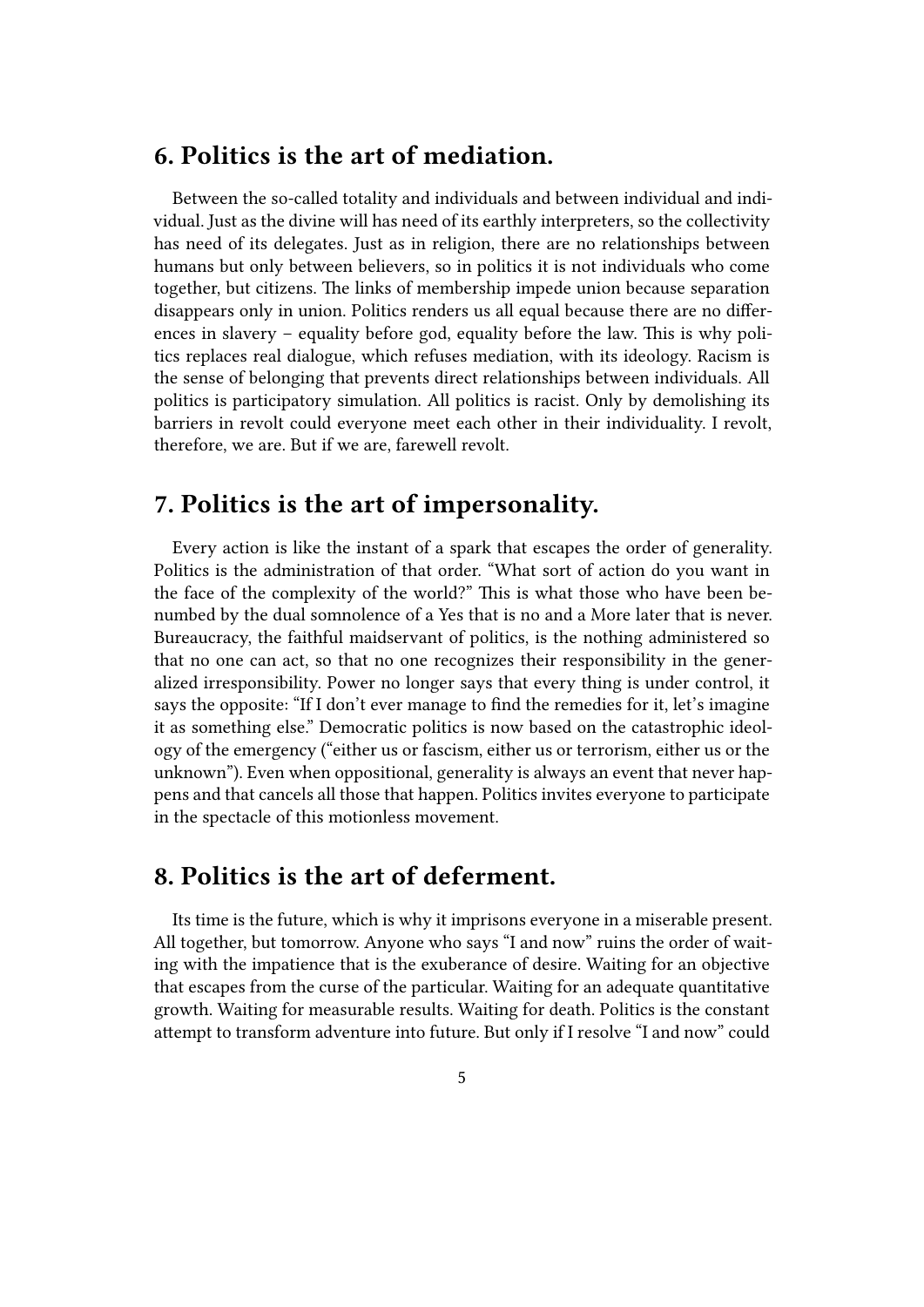there ever be an us that is not the space of a mutual renunciation, the lie that renders each of us the controller of the other. Anyone who wants to act immediately is always looked upon with suspicion. If she is not a provocateur, it is said, she can certainly be used as such. But it is the moment of an action and of a joy without tomorrows that carries us to the morning after. Without the eye fixed on the hand of the clock.

#### **9. Politics is the art of accommodation.**

Always waiting for conditions to ripen, one ends up sooner or later forming an alliance with the masters of waiting. At bottom, reason, which is the organ of deferment, always provides some good reason for coming to an agreement, for limiting damages, for salvaging some detail from a *whole* that one despises. Politics has sharp eyes for discovering alliances. It is not all the same, they tell us. The Reformed Communist party is certainly not like the rampant and dangerous right. (We don't vote for it in elections – we are abstentionists, ourselves – but the citizens' committees, the initiatives in the plazas are another thing). Public health is always better than private assistance. A guaranteed minimum wage is still always preferable to unemployment. Politics is the world of the lesser evil. And resigning oneself to the lesser evil, little by little one accepts the totality in which only partialities are granted. Anyone who contrarily wants to have nothing to do with this lesser evil is an adventurer. Or an aristocrat.

## **10. Politics is the art of calculation.**

In order to make alliances profitable, it is necessary to learn the secrets of allies. Political calculation is the first secret. It is necessary to know where to put one's feet. It is necessary to draw up detailed inventories of efforts and outcomes. And by dint of measuring what one has, one ends up gaining everything except the will to lay it on the line and lose it. So one is always taken up with oneself, attentive and quick to demand the count. With the eye fixed on that which surrounds one, one never forgets oneself. Vigilant as military police. When love of oneself becomes excessive it demands to give itself. And this overabundance of life makes us forget ourselves. In the tension of the rush, it makes us lose count. But the forgetfulness of ourselves is the desire for a world in which it is worth the effort of losing oneself, a world that merits our forgetfulness. And this is why the world as it is, administered by jailers and accountants, is destroyed – to make space for the spending of ourselves. Insurrection begins here. Overcoming calculation, but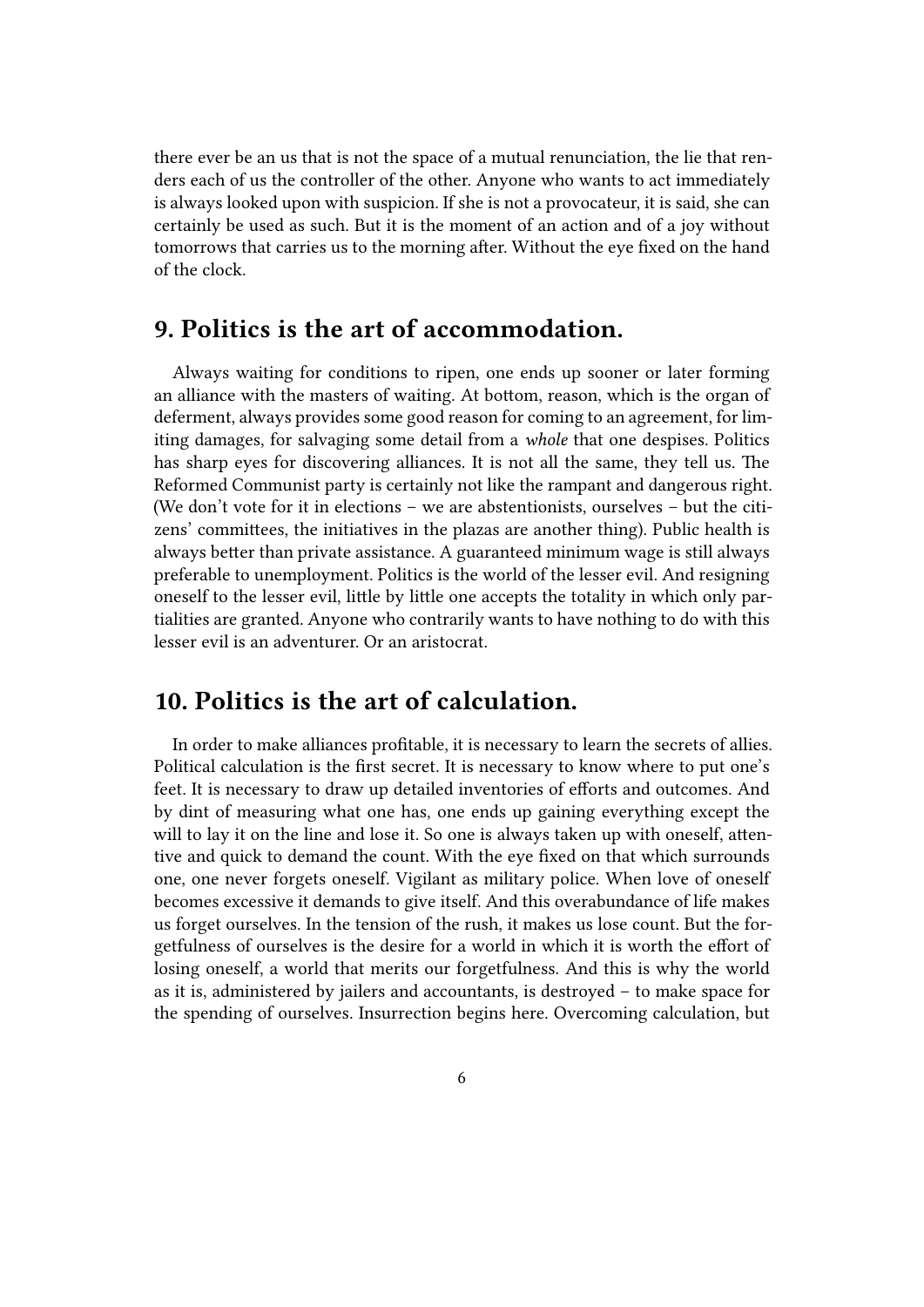not through lack, as the humanitarianism that, perfectly still and silent, allies itself with the executioner, recommends, but rather through excess. Here politics ends.